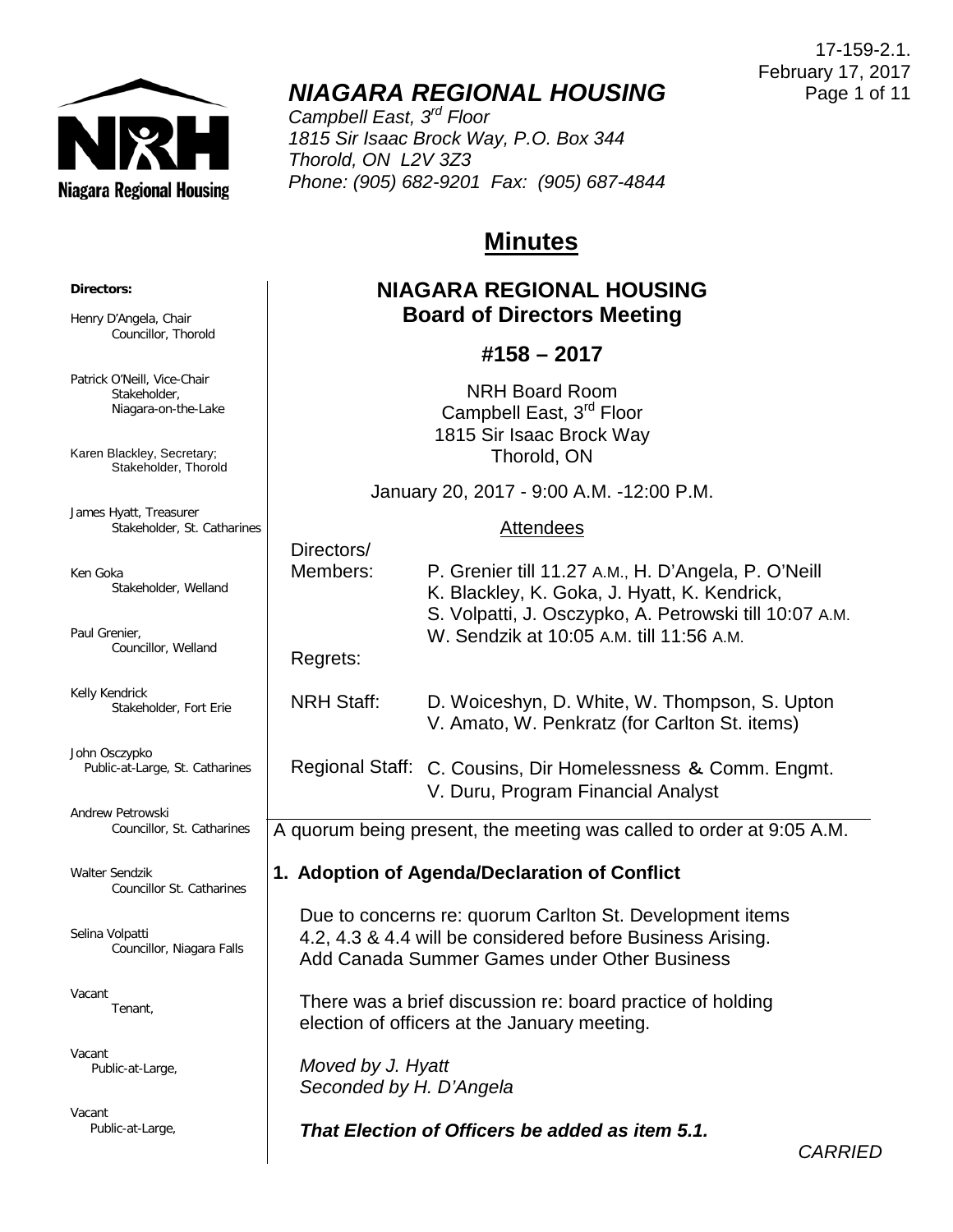*Moved by J. Osczypko Seconded by K. Blackley*

## **That the** *agenda be ADOPTED as amended.*

There were no conflicts of interest declared.

#### 2. **Approval of Minutes**

2.1. Minutes of the November 18, 2016 Meeting

*Moved by K. Kendrick Seconded by J. Hyatt*

## *That the minutes of the November 18, 2016 meeting be ADOPTED.*

*CARRIED*

H. D'Angela requested the minutes indicate that he requested an apology from P. Grenier regarding an inflammatory accusation P. Grenier made at the November 18, 2016 meeting relating to H. D'Angela. There was no apology.

#### **Items 4.2. to 4.4.**

4.2. Carlton St. Capital Budget & Project Approval – Report 17-158-4.2.

*Moved by J. Osczypko Seconded by K. Kendrick*

*That the Niagara Regional Housing (NRH) Board of Directors APPROVES this report and refers the report to the Public Health and Social Services Committee (PHSS) for Regional Council approval.* 

*That Niagara Regional Housing (NRH) Board of Directors RECOMMENDS to Regional Council that:* 

- *a) The business case for the development of an 85 unit affordable housing apartment building on NRH land at 527 Carlton Street, St Catharines, be APPROVED.*
- *b) That the 2016 NRH IAH-E New Development Capital project be revised to include the addition of \$2,387,817 from the Social Infrastructure Fund (SIF) for the 17 additional units; along with the additional contribution from the NRH Reserves of \$1,791,060 for a total capital cost of \$15,770,877. The breakdown of the contributions is as follows:*

*CARRIED*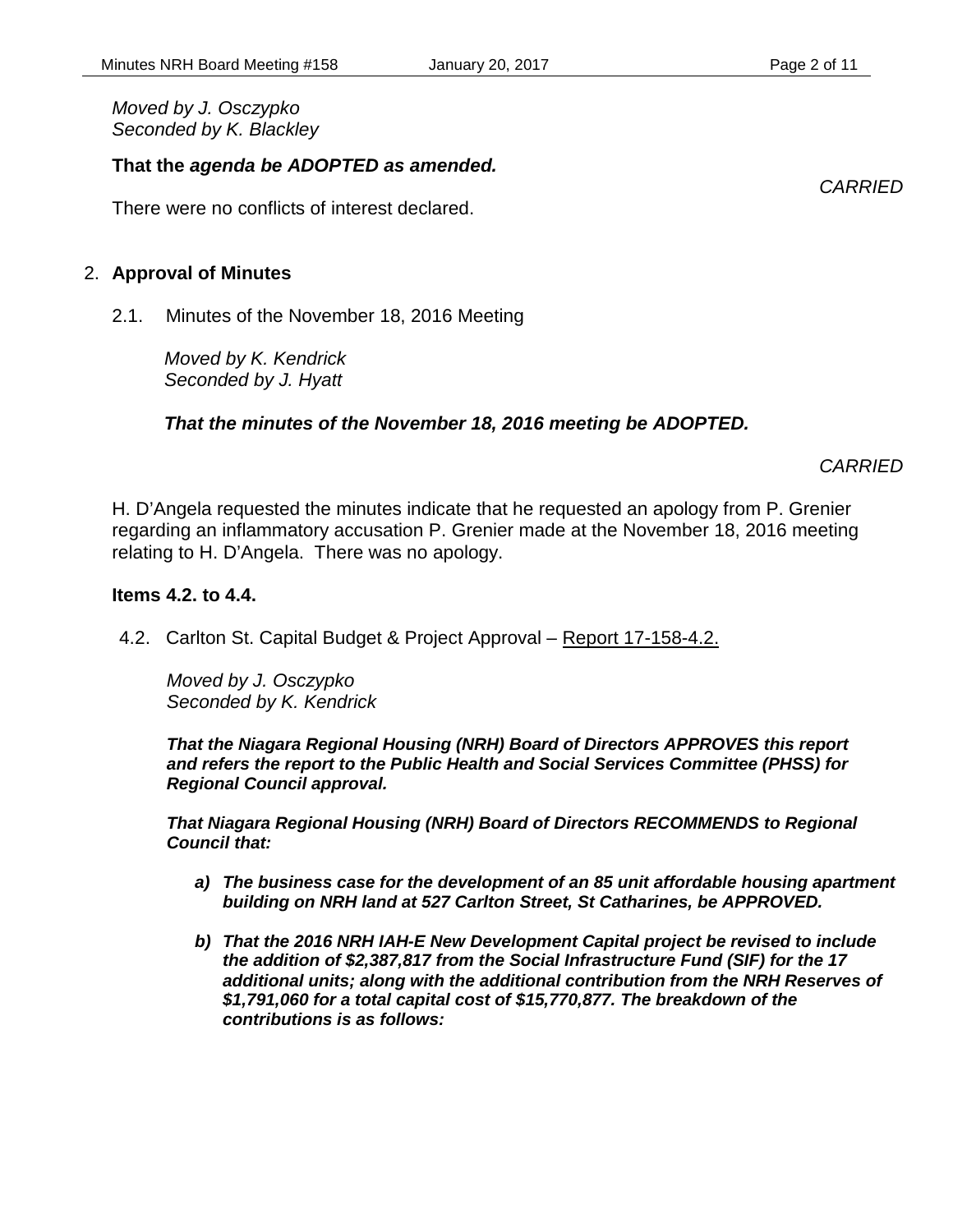|                                              |                 | <b>Budget</b> |                      |
|----------------------------------------------|-----------------|---------------|----------------------|
|                                              | Initial Project | Adjustment    | <b>Total Project</b> |
| <b>Funding Sources</b>                       | Approval*       | Required      | Funding              |
| IAH-E Funding                                | 8,694,000       |               | 8,694,000            |
| <b>SIF Funding</b>                           |                 | 2,387,817     | 2,387,817            |
| <b>NRH Reserve Contribution</b>              | 2,898,000       | 1,791,060     | 4,689,060            |
| <b>Total New Development Funding</b>         | \$11,592,000    | 4,178,877     | \$15,770,877         |
| *Approval date from Council December 3, 2015 |                 |               |                      |

*The budget adjustment of \$4,178,877 of funding be APPROVED.* 

*c) That Regional Council AUTHORIZES the Regional Chair and Clerk to sign the four Contribution Agreements required for this project. (Initial IAH-E & SIF Contribution Agreements to be signed February 10, 2017; subsequent IAH-E Contribution Agreements to be signed April 1, 2017 and April 1, 2018)*

*CARRIED*

4.3. Carlton Street – Project Charter – Report 17-158-4.3.

*Moved by H. D'Angela Seconded by J. Hyatt*

## *The NRH Board of Directors RECEIVE report 17-158-4.3., Carlton Street-Project Charter for information.*

*CARRIED*

4.4. Carlton St. New Development Prequalification Report – Report 17-158-4.4.

*Moved by P. O'Neill Seconded by J. Osczypko*

- *1. That the Niagara Regional Housing Board of Directors RECEIVES 17-158- 4.4. Carlton St. New Development Prequalification Report for information; and,*
- *2. That the Niagara Regional Housing Board of Directors APPROVES the Development Committee recommendation to Prequalify Contractors for the New Development Build at 527 Carlton Street Project.*

*CARRIED*

*It was agreed that the Board will hold a Special meeting on January 25th to review and approve the scoring criteria and weighting of each criteria.*

Staff was directed to provide the completed scoring for all contractors who submit for prequalification.

Action by: D. White

W. Sendzik joined the meeting at 10:05 A.M.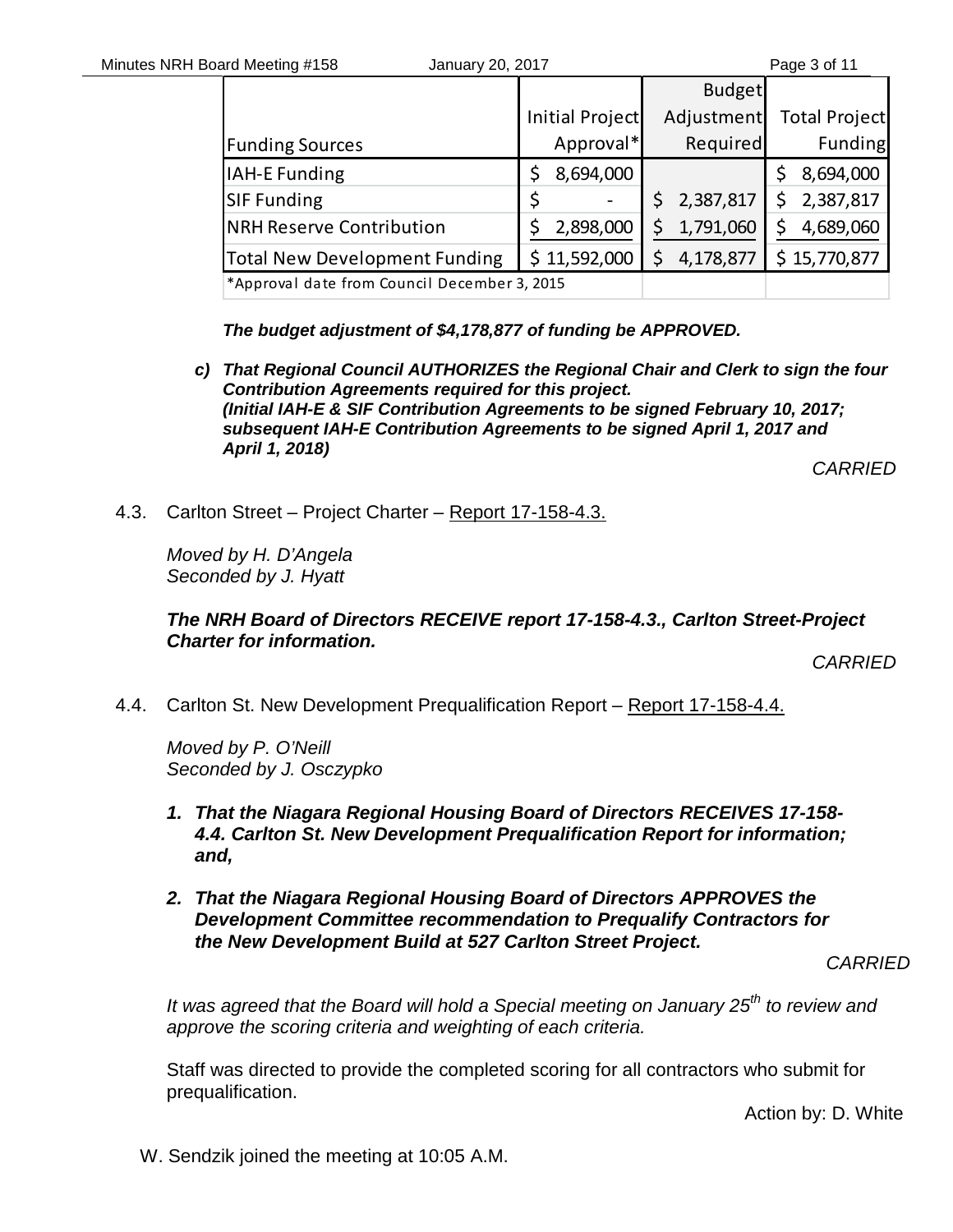## 2.2. **Business Arising**

2.2.1. Update on Social Housing Alternative Service Delivery Review – CAO 18-2016

*Moved by K. Kendrick Seconded by J. Hyatt*

## *That the NRH Board of Directors RECEIVE CAO 18-2016, Update on Social Housing Alternative Service Delivery Review, for information.*

*CARRIED*

2.2.2. Discussion Paper on Types of Social/Affordable Housing – NRH Memo 1-2017

*Moved by J. Hyatt Seconded by H. D'Angela*

*That Niagara Regional Housing Board of Directors RECEIVE NRH Memo 1- 2017, Discussion Paper on Types of Social/Affordable Housing for information; and, that the Memo be FORWARDED to PHSS Committee to be put on their agenda for information.*

*CARRIED*

2.2.3. Carlton Street Construction Update

*Moved by H. D'Angela Seconded by J. Osczypko*

## *That the NRH Board of Directors RECEIVE Report 17-158-2.2.3., Carlton Street Construction Update for information.*

*CARRIED*

Staff was directed to have a large draft of drawing of building mounted, to accompany the Council presentation.

Action by: D. White

3. **Presentation –** not scheduled

## 4. **Staff Reports**

4.1. Director Meeting Attendance and Remuneration Comparison with Other Boards – Report 17-158-4.1.

*Moved by W. Sendzik Seconded by J. Osczypko*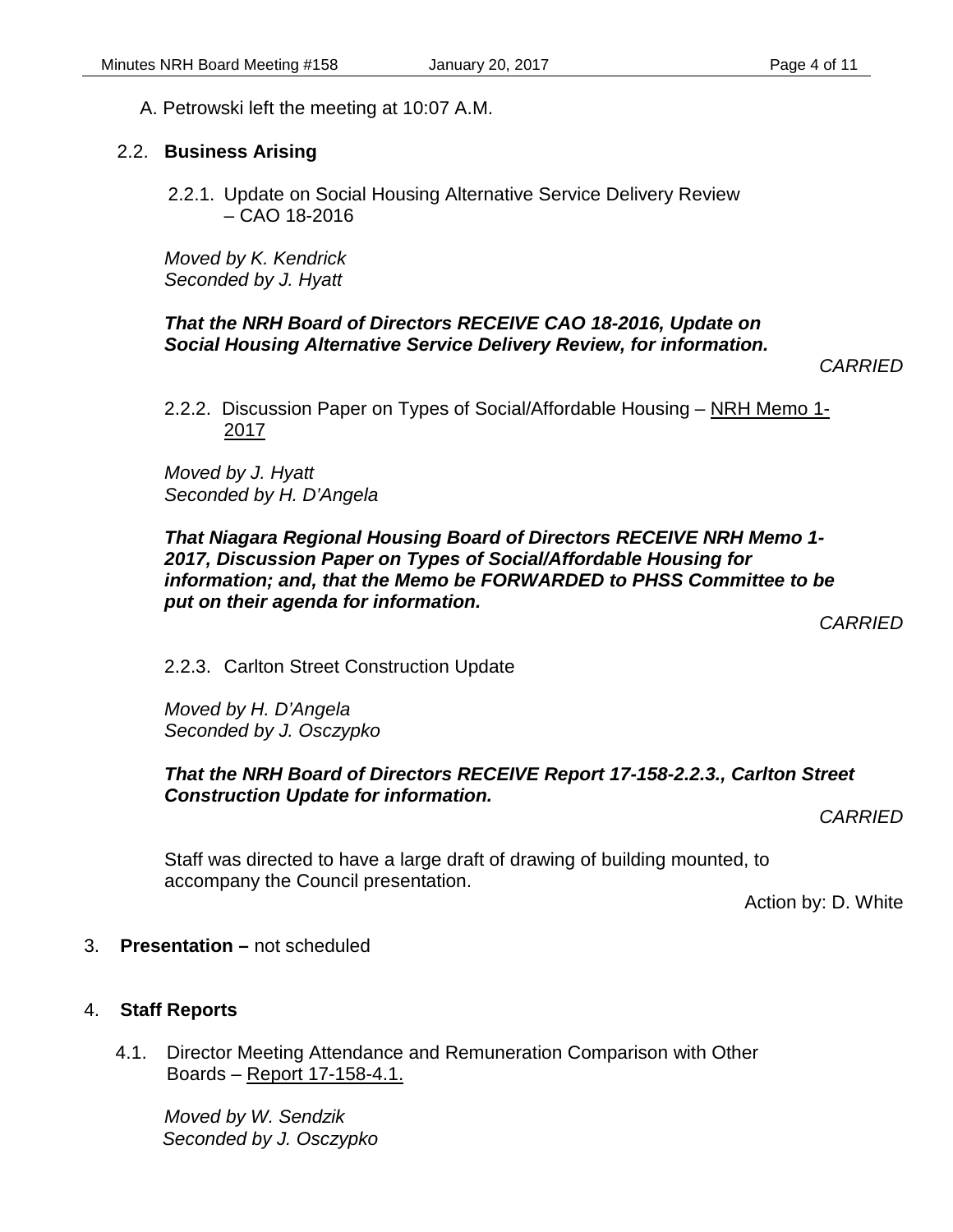*That the Niagara Regional Housing Board of Directors RECEIVE Report 17-158- 4.3., Director Meeting Attendance and Remuneration Comparison with Other Boards, for information.*

*CARRIED*

Discussion ensued regarding remuneration:

- o Should there be a yearly percentage increase
- o What about remuneration for the additional committee meetings necessary to carry on business? ie. appeals, tender awards, development etc.
- o In depth knowledge of housing legislation is required to make appropriate decisions for appeals.
- o Training is required for some committees ie. Appeals; how do other Service Managers deal with this?
- o Directors serve because of their regard for housing not because they expect remuneration.
- o Directors can submit expense claims for mileage to and from meetings.

Staff was directed to circulate training session information to Board as sessions become available.

Action by: Senior Managers

- 4.2. Carlton St. Capital Budget & Project Approval Report 17-158-4.2. See above.
- 4.3. Carlton Street Project Charter Report 17-158-4.3. See above.
- 4.4. Carlton St. New Development Prequalification Report Report 17-158-4.4. See above.
- 4.5. Habitat Agreement Report 17-158-4.5.

*Moved by W. Sendzik Seconded by K. Goka*

- *1. That the Niagara Regional Housing Board of Directors APPROVES the 2017/2018 (Yr-4), 2018/2019 (Yr-5) & 2019/2020 (Yr-6) IAH-E funding allocations of \$100,000 per year for HFH identified in report NRH 2-2015 for the remaining 3 years of the IAH-E Program to provide down payment assistance to clients; and,*
- *2. That the Niagara Regional Housing Board of Directors APPROVES the attached 3 year funding agreement with HFH committing to 3 years of funding for HFH to provide down payment assistance to clients capped at \$100,000 per year at 5% of the value of the purchase price for each home, consistent with the Welcome Home Niagara (WHN) Homeownership Program; and,*
- *3. That the Niagara Regional Housing Board of Directors APPROVES the following, in the event of the default of a homeowner in the HFH program: that the funds repaid to NRH, be held for the 5% down payment assistance*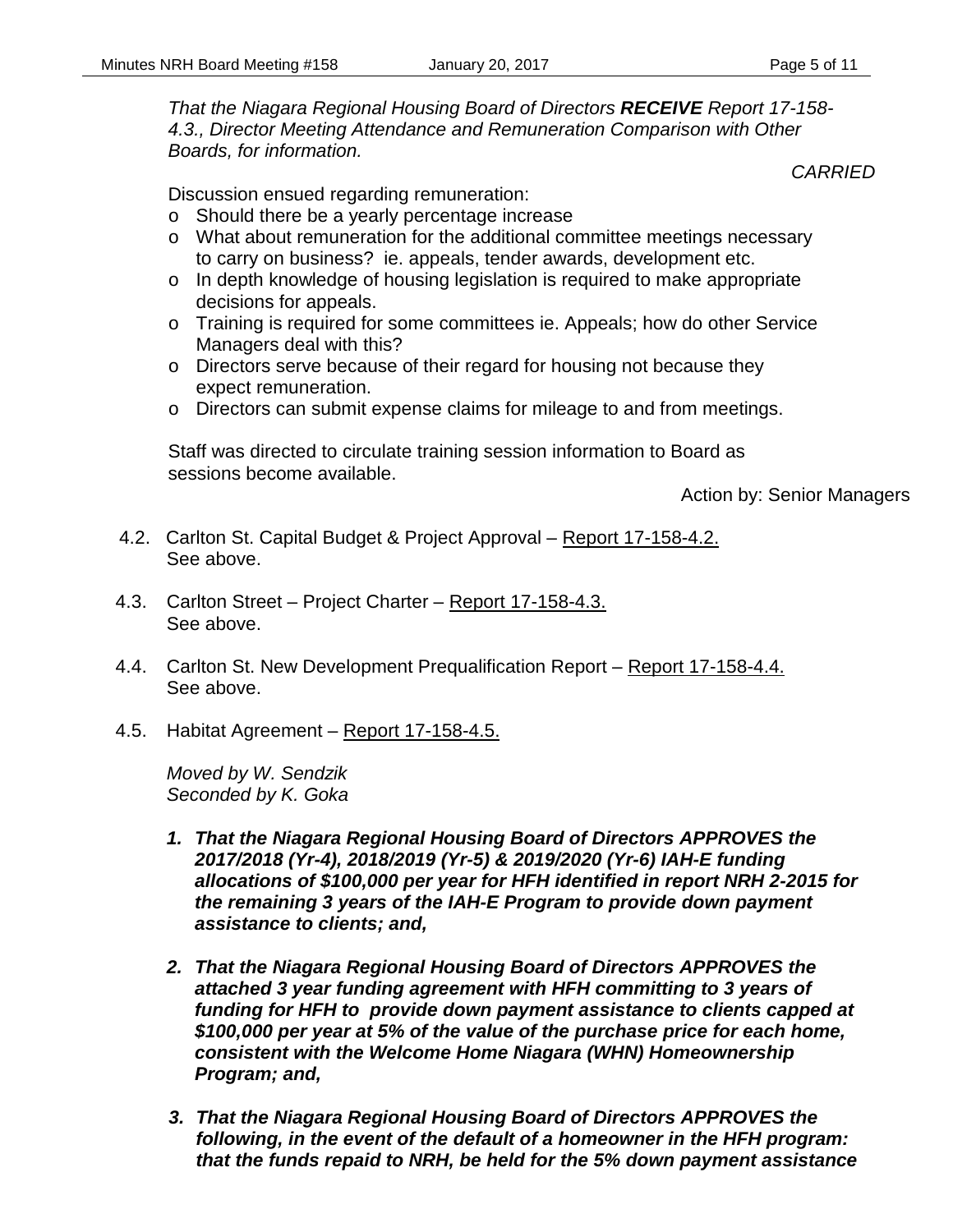*in compliance with the WHN program, to the original HFH designated property, provided the perspective new buyer is approved for the WHN Program; and, that any balance over the 5% be returned to WHN Program*

*CARRIED*

#### 5. **New Business**

5.1. Election of Officers

*Moved by W. Sendzik Seconded by S. Volpatti*

*That this item be DEFERRED to the February meeting.*

DEFEATED

In accordance with By-Law #1, officers of the Corporation will be elected annually and serve at the pleasure of the Board, and shall hold such office until his/her resignation, removal, or other disqualification from service or until a qualified successor shall be elected.

The Chair was turned over to the Interim CEO to facilitate election of the Chair/President.

#### *Chair/President*

The Interim CEO opened the floor to nominations for the office of Chair/President.

- S. Vollpatti nominated P. Grenier for the office of Chair/President.
- W. Sendzik seconded the nomination.
- P. Grenier accepted the nomination.

Nominations for the office of Chair/President were called for a 2<sup>nd</sup> time.

K. Blackley nominated H. D'Angela for the office of Chair/President.

- J. Osczypko seconded the nomination.
- H. D'Angela accepted the nomination.

Nominations for the office of Chair/President were called for a 3<sup>rd</sup> time. There were no further nominations.

*Moved by S. Volpatti Seconded by J. Hyatt*

*That nominations for the office of Chair/President be CLOSED.*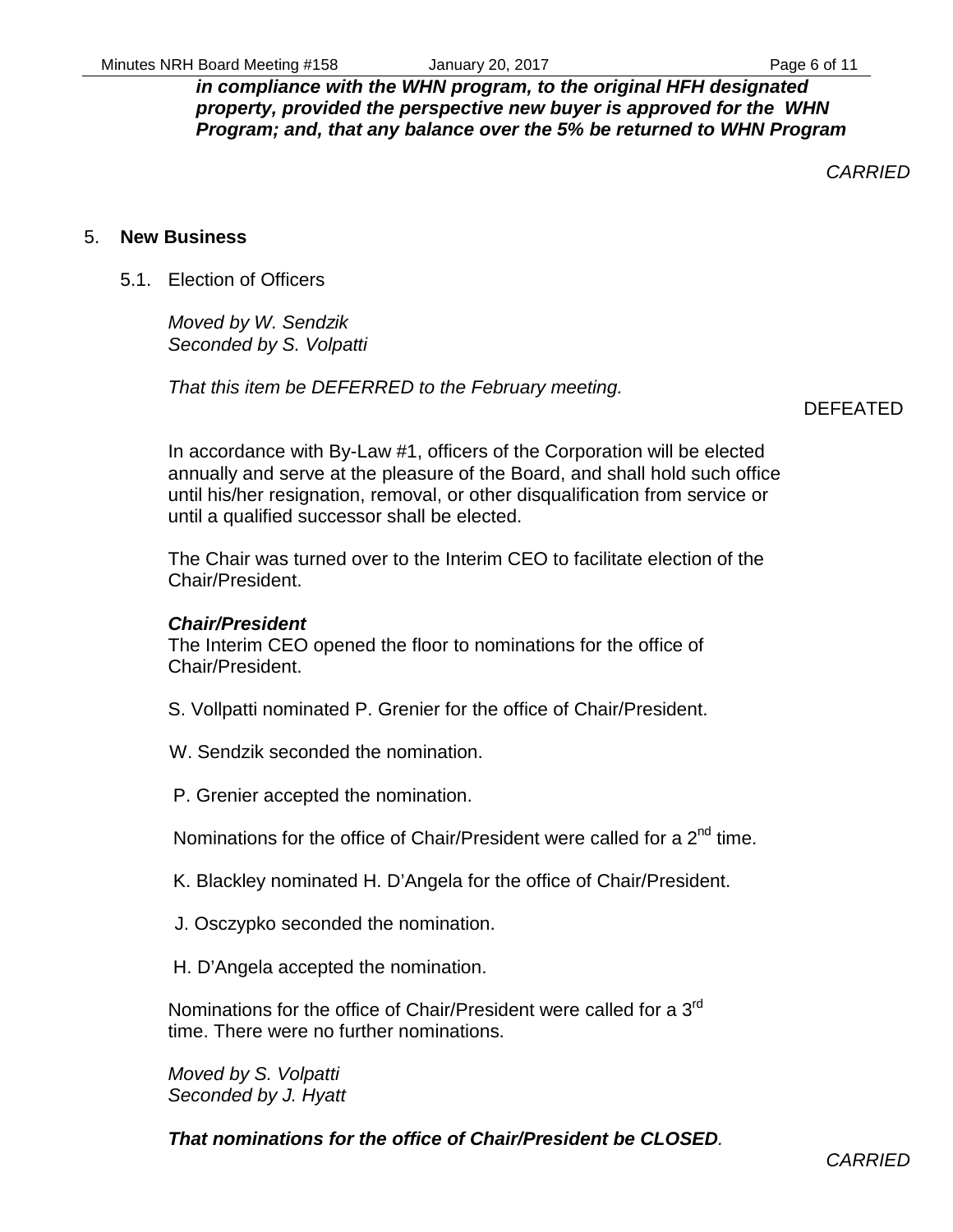There being two candidates for the office of Chair/President, the open ballot method was used. Ballots were distributed, Directors inserted their name on the left side of the ballot and the candidate of their choice for Chair/President on the right side of the ballot. W. Thompson and V. Duru acted as scrutineer and counter respectively.

Results of the vote were handed to the Interim CEO. The Interim CEO announced that H. D'Angela was the successful candidate

The Interim CEO handed the Chair to H. D'Angela.

P. Grenier left the meeting at 11:27 A.M.

#### *Vice-Chair*

The Chair opened the floor to nominations for the office of Vice-Chair.

S. Volpatti nominated P. Grenier for the office of Vice-Chair.

- W. Sendzik seconded the nomination.
- K. Kendrick contacted P. Grenier; P. Grenier declined the nomination.

Nominations for the office of Vice-Chair were called for a 2<sup>nd</sup> time.

K. Kendrick nominated P. O'Neill for the office of Vice-Chair

- L. Blackley seconded the nomination.
- P. O'Neill accepted the nomination.

Nominations for the office of Vice-Chair were called for a 3<sup>rd</sup> time. There were no further nominations.

*Moved by S. Volpatti Seconded by K. Kendrick*

*That nominations for the office of Vice-Chair be CLOSED.*

## *CARRIED*

#### *Secretary*

The floor was opened to nominations for the office of Secretary.

J. Osczypko nominated K. Blackley for the office of Secretary.

P. O'Neill seconded the nomination.

K. Blackley accepted the nomination.

Nominations for the office of Secretary were called for a second and third time. There were no further nominations.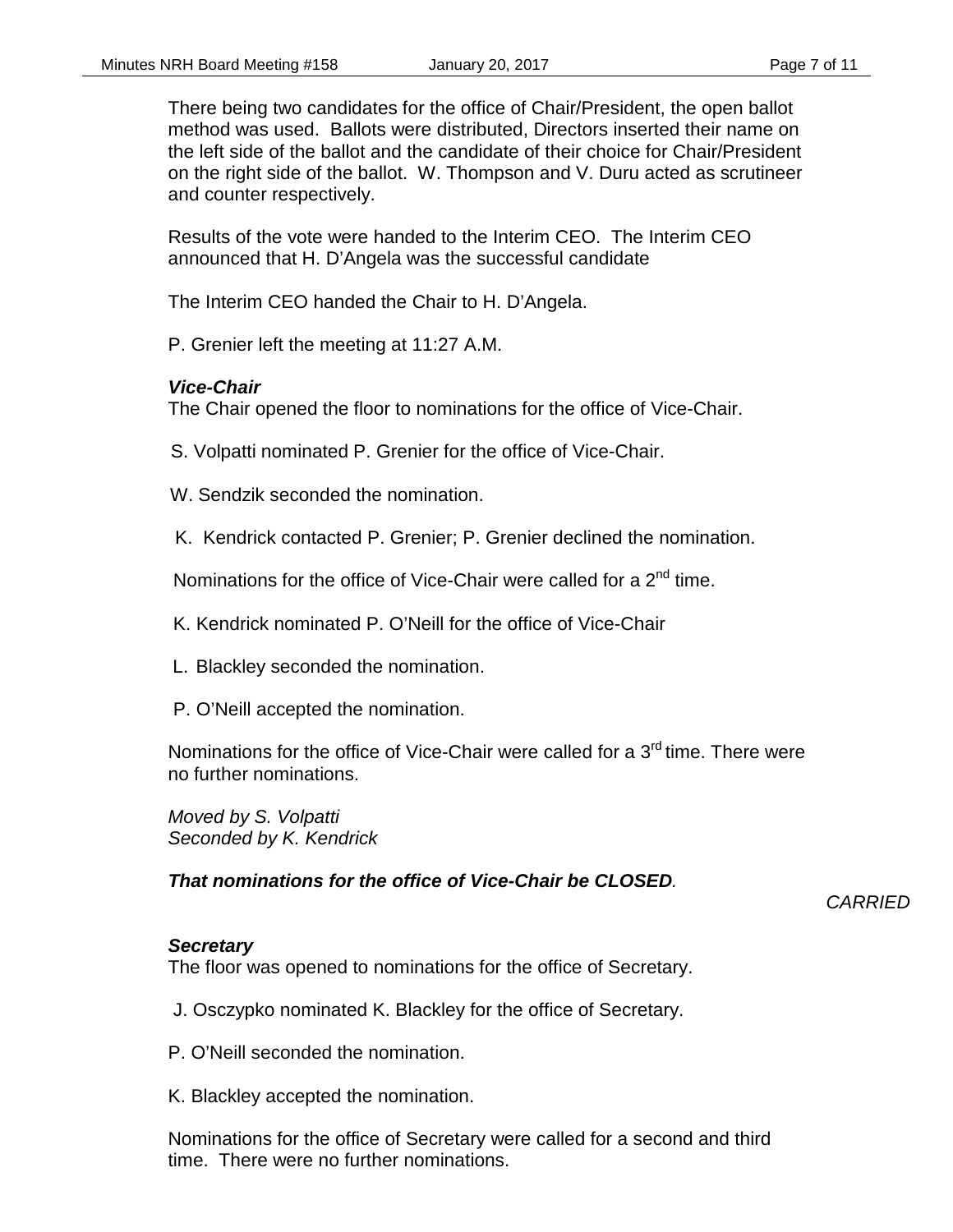*Moved by J. Hyatt Seconded by P. O'Neill*

*That nominations for the office of Secretary be CLOSED.*

#### *Treasurer*

The floor was opened to nominations for the office of Treasurer.

K. Blackley nominated J. Hyatt for the office of Treasurer.

P. O'Neill seconded the nomination.

J. Hyatt accepted the nomination.

Nominations for the office of Treasurer were called for a second and third time. There were no further nominations.

*Moved by K. Kendrick Seconded by K. Goka*

*That nominations for the office of Treasurer be CLOSED.*

*CARRIED*

## 6. **Chief Executive Officer's Report**

6.1. Operating Statements as at November 30, 2017 – Report 17-158-6.1.

*Moved by P. O'Neill Seconded by J. Hyatt*

## *That the NRH Board of Directors RECEIVE the Operating Statements as at November 30, 2017.*

*CARRIED*

Question was asked regarding the cost of year over year energy consumption and what percentage of NRH buildings are heated by electricity.

Action by: D. White

Staff advised that over the years NRH has continually made energy efficient upgrades to buildings, as a result, in spite of the rising energy rates, NRH budget for utilities remains relatively stable. Weather conditions are a significant factor.

6.2. ERO

D. Woiceshyn advised that the person hired to fill the ERO position started this month.

*CARRIED*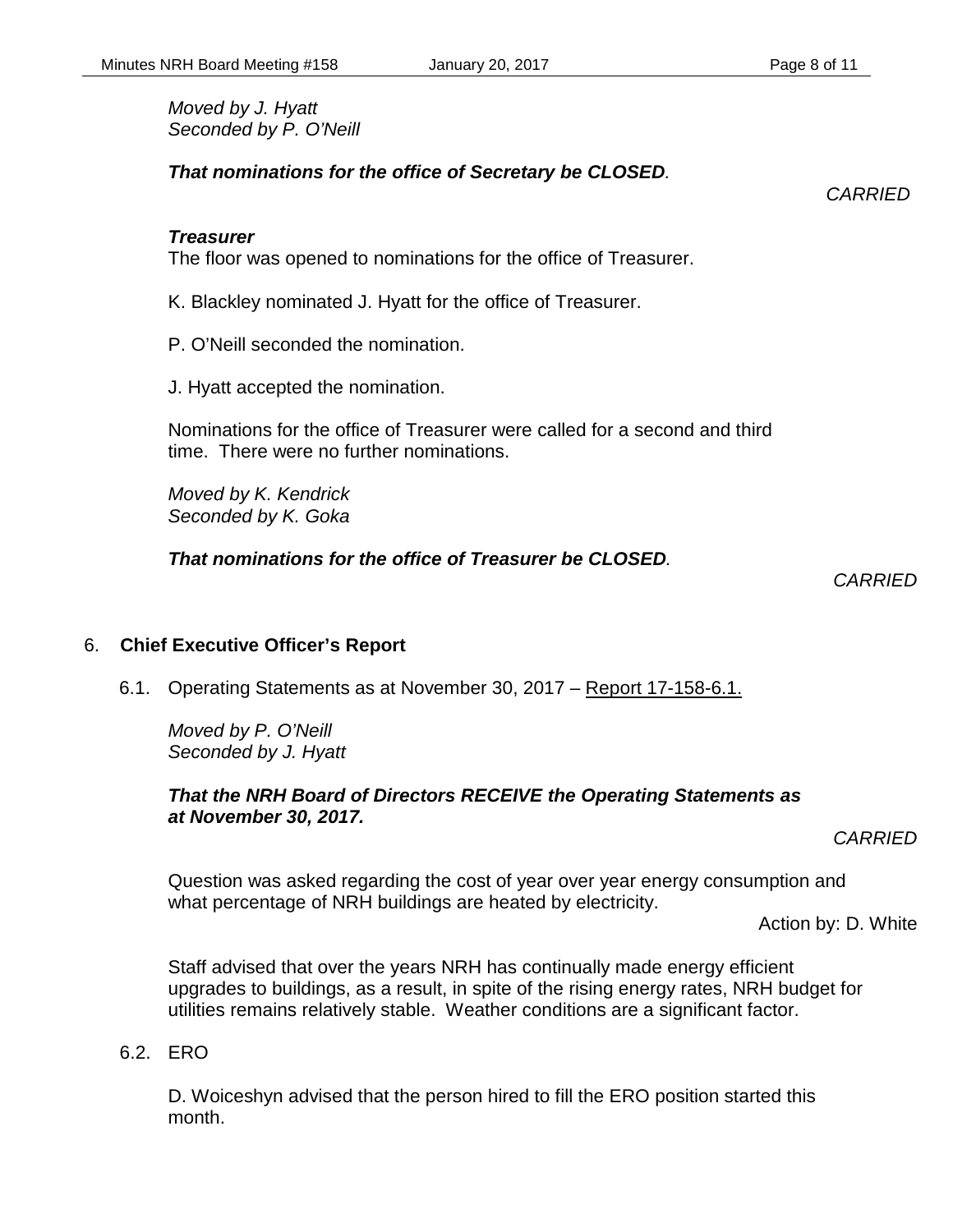7. Closed Session – 11:35 A.M.

With the exception of the CEO, EA and Manager Housing Operations all staff left the meeting.

*Moved by K. Blackley Seconded by J. Hyatt*

*That the NRH Board of Directors MOVE INTO Closed Session to receive information of a confidential nature regarding litigation or potential litigation, including matters before administrative tribunals, affecting the municipality or local board & personal matters about an identifiable individual including municipal or local board employees - 527 Carlton Street Development* 

11:55 A.M. *Moved by W. Sendzik Seconded by S. Volpatti*

*That the NRH Board of Directors RISE with report.*

*CARRIED*

*CARRIED*

*Moved by P. O'Neil Seconded by K. Goka*

*That staff be DIRECTED to execute instructions provided in closed session.*

*CARRIED*

## **8. Committee/Advisory Group Meeting Minutes**

8.1. Tenant Advisory Group

*Moved by K. Blackley Seconded by S. Volpatti*

*That the NRH Board of Directors RECEIVE the minutes of the September 21, 2016 TAG meeting for information.*

*CARRIED*

W. Sendzik left the meeting at 11:56 A.M.

## **9. For Information**

9.1. Action Items from Previous Meetings & 2016 Review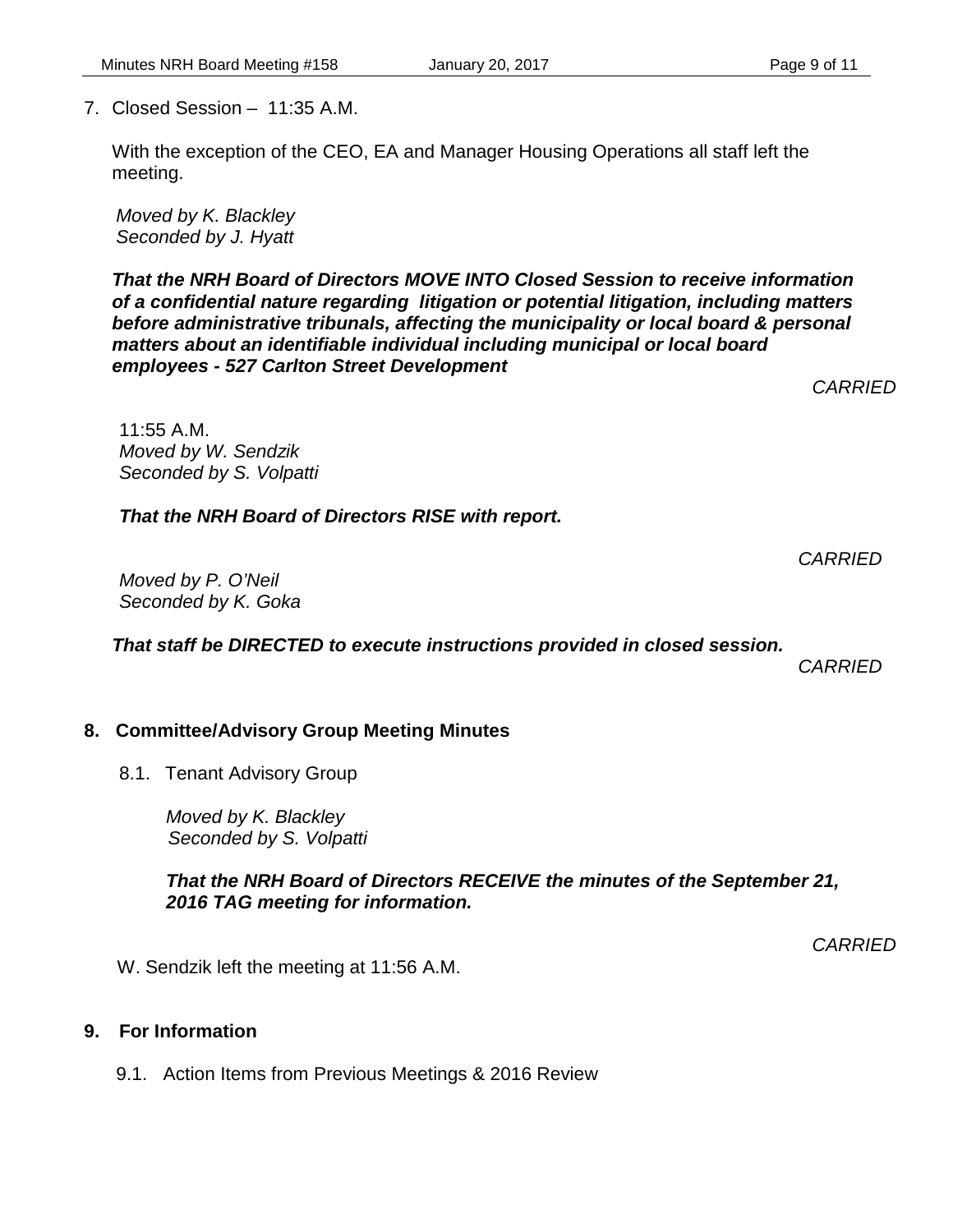## *Correspondence/Media*

9.2. Letter dated December 20, 2016 to Interim CEO, NRH, from B. Nistico- Dunk, City Clerk, St. Catharines, re: including Seniors in those to be housed at the 527 Carlton St. new development.

*Moved by S. Volpatti Seconded by J. Osczypko*

## *That the NRH Board of Directors RECEIVE the Council motion from the City of St. Catharines regarding consideration of those to be housed at 527 Carlton St. to include the senior population.*

*CARRIED*

Staff advised that anyone over the age of 16 will be eligible to apply for this building.

9.3. Chair's update re: CEO / Board Recruitment

The second round of interviews for CEO will take place on January  $30<sup>th</sup>$ ; a meeting may be required on February  $2^{nd}$  or  $3^{rd}$  for the Board to review and approve a recommendation from the Recruitment Committee.

- 10. Other Business
	- 10.1.Canada 2021 Summer Games

Niagara is being considered to host the Canada 2021 Summer Games. H. D'Angela will send an email for staff to forward to the Board. He is asking everyone to support Niagara and forward to others reminding them to support Niagara as well by registering on the website.

10.2. Commissioner of Community and Social Services

Adrienne Jugley has been named the Commissioner of Community Services.

10.3. March Board Meeting

The March meeting was scheduled for the  $24<sup>th</sup>$ , to accommodate those otherwise booked over March break (March 13-17). Staff has just learned that the Regional Chair's State of the Region Address will take place starting at 11:00 A.M. on March  $24^{\text{th}}$ .

All AGREED to change the date of the March Board meeting to March 31, 2017.